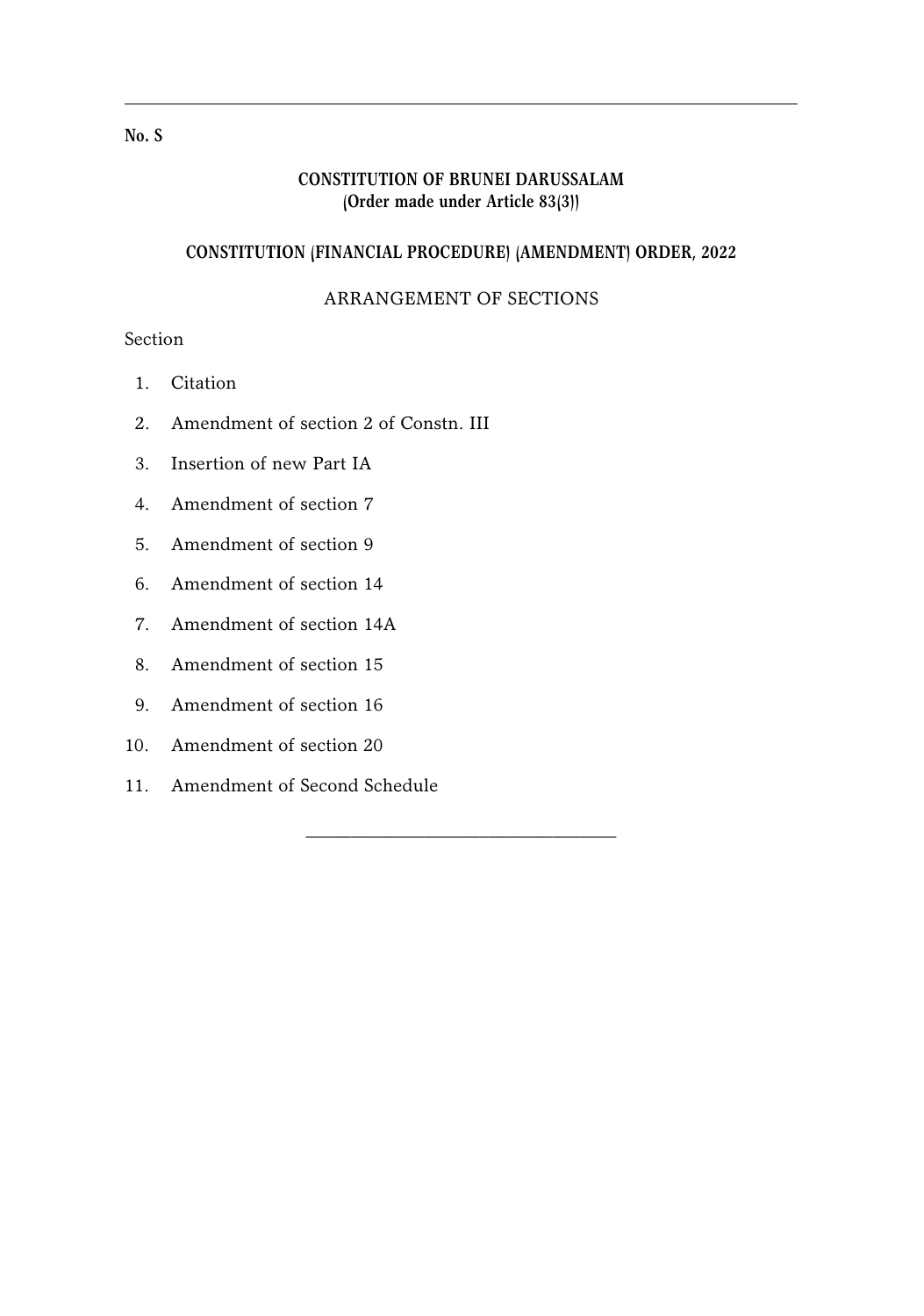## **CONSTITUTION OF BRUNEI DARUSSALAM (Order made under Article 83(3))**

## **CONSTITUTION (FINANCIAL PROCEDURE) (AMENDMENT) ORDER, 2022**

In exercise of the power conferred by Article 83(3) of the Constitution of Brunei Darussalam, His Majesty the Sultan and Yang Di-Pertuan hereby makes the following Order —

## **Citation**

**1.** This Order may be cited as the Constitution (Financial Procedure) (Amendment) Order, 2022.

## **Amendment of section 2 of Constn. III**

**2.** Section 2 of the Constitution (Financial Procedure) Order, in this Order referred to as the principal Order, is amended by deleting the definition of "Minister" and by substituting the following new definition therefor —

" "Minister" means the Minister of Finance and Economy;".

## **Insertion of new Part IA**

**3.** The principal Order is amended by inserting the following new Part immediately after Part I —

## **"PART IA**

## **ACCOUNTANT GENERAL**

#### **Appointment of Accountant General**

**2A.** His Majesty the Sultan and Yang Di-Pertuan may appoint an Accountant General for the purpose of carrying out all or any of the functions conferred on the Accountant General by this Order.

#### **Duties of Accountant General**

**2B.** (1) The Accountant General shall be responsible for the supervision and administration of —

*(a)* the public finances of Brunei Darussalam;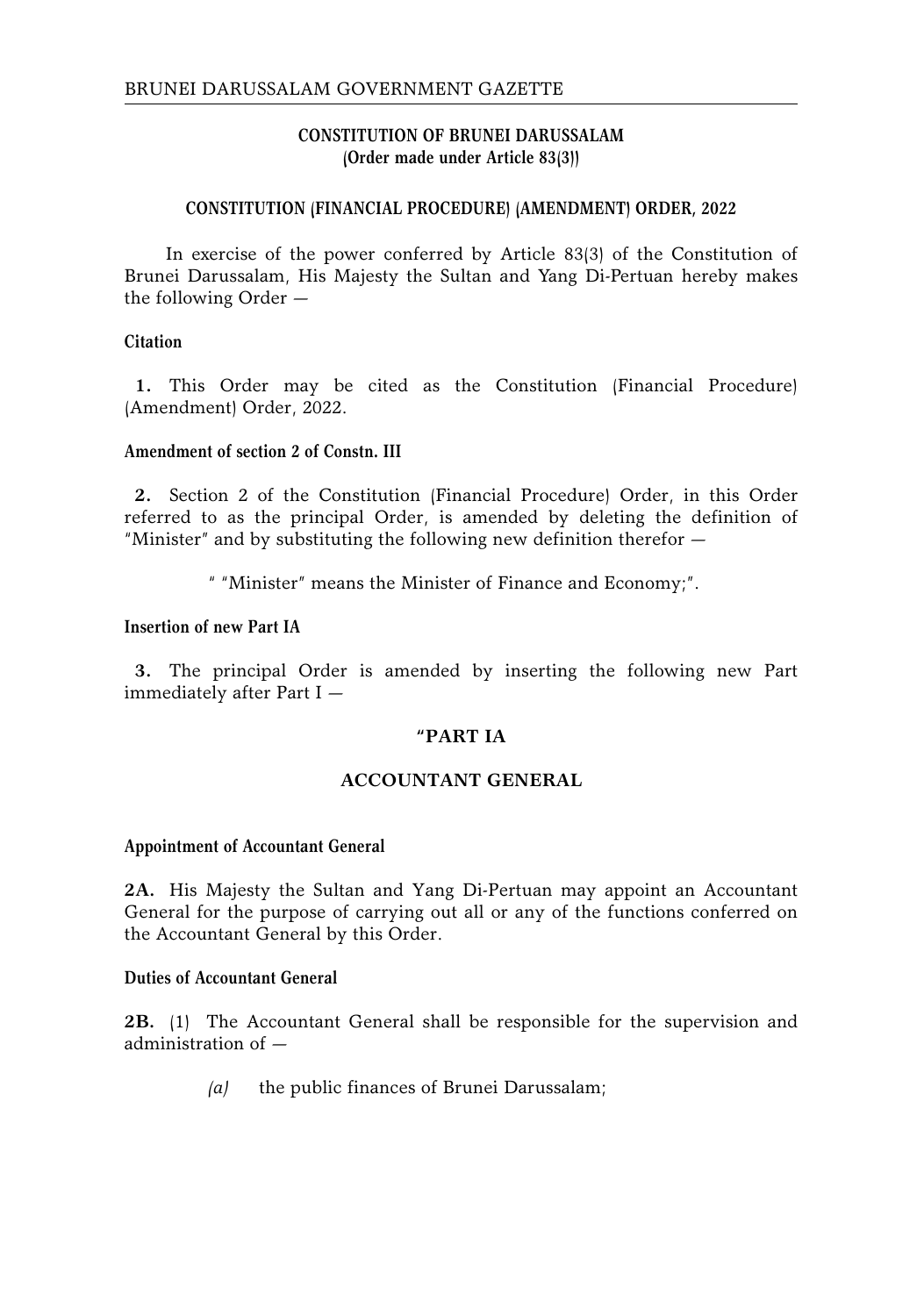*(b)* the financial and accounting procedures, including procedures for the collection, custody and payment of the public moneys; and

*(c)* the purchase, custody and disposal of public property.

(2) The Accountant General shall perform such other duties and exercise such other powers as may be prescribed by or under any written law.".

## **Amendment of section 7**

**4.** Section 7 of the principal Order is amended, in subsection (3), by deleting "approval" from the third line and by substituting "consent" therefor.

## **Amendment of section 9**

**5.** Section 9 of the principal Order is amended —

*(a)* in subsection (2), by deleting "approval" from the first line and by substituting "consent" therefor;

*(b)* in subsection (4), by deleting "approval" and by substituting "consent" therefor.

## **Amendment of section 14**

**6.** Section 14 of the principal Order is amended, in the proviso, by inserting "and Economy" immediately after "Finance" in the last line.

## **Amendment of section 14A**

**7.** Section 14A of the principal Order is amended —

*(a)* in the section heading, by deleting "approval" and by substituting "consent" therefor;

*(b)* by deleting "approval" and by substituting "consent" therefor.

## **Amendment of section 15**

**8.** Section 15 of the principal Order is amended —

*(a)* by deleting "approval" from the first line and by substituting "consent" therefor;

*(b)* by inserting "and Economy" immediately after "Finance" in the last line.